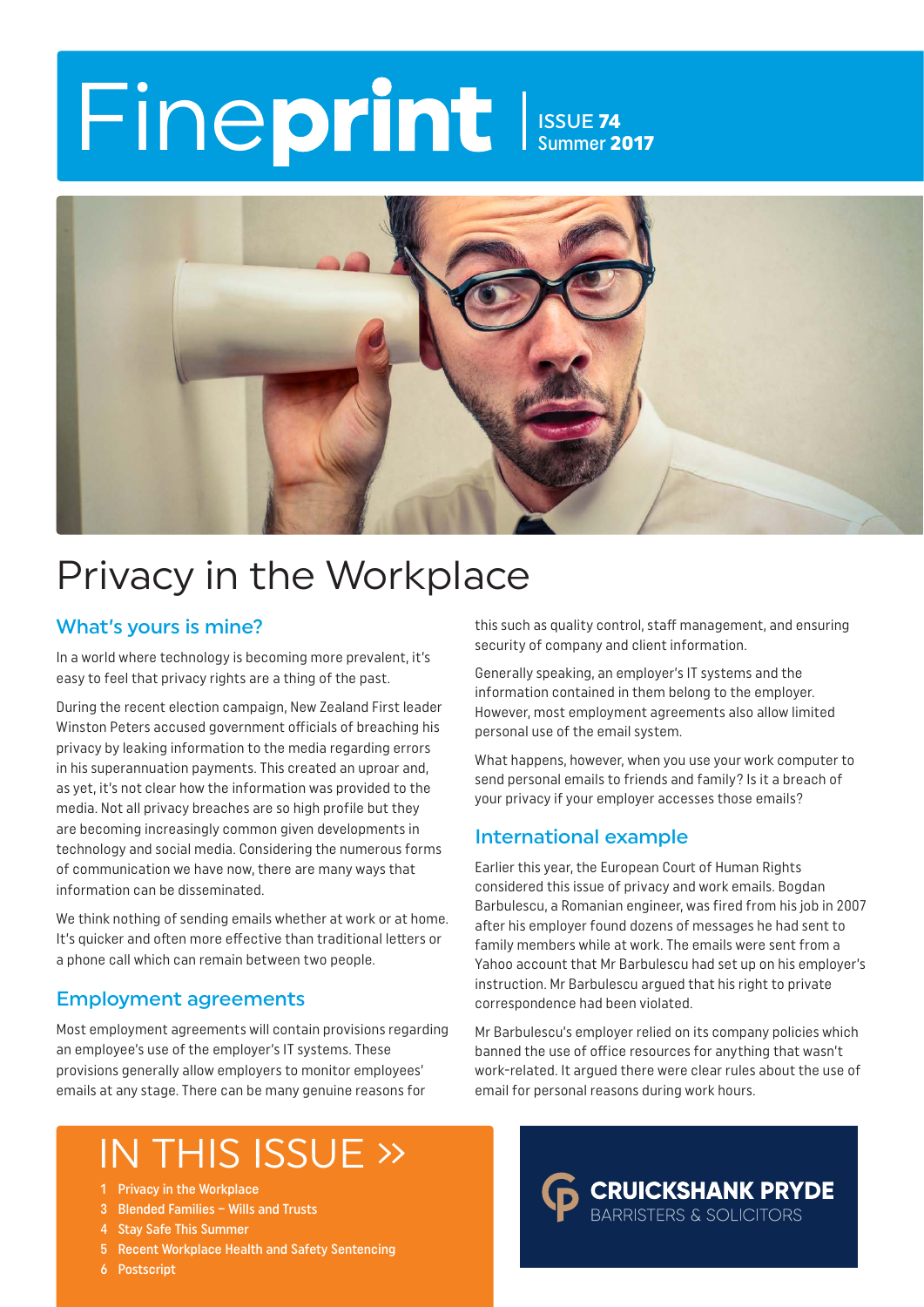## Fineprint Issue 74

After various appeals, the European Court of Human Rights ruled that Mr Barbulescu's employer had breached Article 8 of the European Convention of Human Rights when it accessed his emails. Article 8 provides the right to respect for private and family life, and correspondence.

### What about New Zealand?

In this country, there is no law that's equivalent to Article 8. However, the Privacy Act 1993 protects and promotes individual privacy. It prevents the collection of personal information in a way that intrudes on an individual to an unreasonable extent.

There are 12 principles in the privacy legislation that must be observed when it comes to collecting, using, storing and disclosing an employee's personal information. These include restrictions on how people and organisations can use or disclose personal information.

Employees are entitled to privacy of their personal details. Any information obtained by an employer when accessing an employee's personal email cannot be used to breach the employee's right to privacy, but it can be used in respect of disciplinary actions.

### Monitoring emails

Most emails and other correspondence can be monitored in the workplace provided the employment agreement refers to this. The communications are the property of the employer. All employees should be aware that anything they send or receive can be seen, or accessed, by their employer.

This may not apply if the employee uses a personal Google mail or Yahoo account. If the employment agreement doesn't allow using the work IT system for personal email, it may be argued an employee should not be logging into these accounts during work hours.

### There are some limits though

There are limits to an employer's right to access personal information. In March 2015, the Human Rights Review Tribunal<sup>1</sup> awarded \$168,000 to Karen Hammond, a former employee of NZ Credit Union Baywide. Ms Hammond left the company in 2012. Several days later she baked a cake for a colleague who she believed had been unfairly dismissed by the company. The cake was iced with crass comments about the employer. After a dinner party, photos of the cake appeared on Ms Hammond's private Facebook page. It was only accessible to her chosen Facebook friends although the employer persuaded another staff member to copy the photos. These images were distributed by her previous employer to employment agencies and Ms Hammond's new employer.

The Tribunal concluded that NZ Credit Union Baywide had interfered with Ms Hammond's privacy by disclosing personal information about her. The award of \$168,000 was an expensive lesson for her previous employer.

## Care with confidential information

Employers also need to ensure they have policies in place to ensure staff don't breach the privacy of colleagues or clients by passing on confidential personal information. This is not just in the context of technology, but also in personal conversations and at social functions.

In some circumstances, employees may face criminal charges for accessing personal information. In July 2017, former police officer Jeremy Malifa was sentenced after admitting to illegally accessing the police national intelligence system. Mr Malifa had accessed personal information of women in whom he had a romantic interest and he used that information to contact the women. Not only was this a breach of his employment agreement, but it was also a criminal offence.

In another case<sup>2</sup>, a university student union president complained to the Privacy Commissioner after excerpts of a written warning letter regarding her performance appeared in a student magazine. The student president's complaint was against both the magazine and the vice president who had given the letter to the magazine. The Commissioner said that the Privacy Act did not apply to the student magazine and the investigation looked at the person who gave the letter to the magazine. The Commissioner decided there had been a privacy breach. The case went to the Human Rights Review Tribunal. The complainant was awarded \$18,000 in compensation for her humiliation, loss of dignity and injury to her feelings. The other party was ordered to undertake training on the Privacy Act.

### Protecting privacy

The protection of personal information is important for any organisation. Employment agreements should address these matters. Any breach may well lead to disciplinary action. Of course, both parties should remember a key principle of employment law is that the relationship should be one of good faith.

In a world where technology is constantly developing, employers should regularly review their organisations' processes to make sure they're up to date. Employees need to be mindful of the consequences of information shared via email and other forms of communication.

We should all remember that within minutes private information can be sent around the world with the click of a mouse. Once the information is in cyberspace, the original sender can quickly lose control of it.

If you don't want someone to see something or for information to be leaked, think again before writing or typing. The same rules apply whether it's an old-fashioned letter written with a fountain pen or an email sent from the 21st century office.

Despite advances in technology and our more 'tell all' society, privacy is an important legal right. If you hesitate before sending something, perhaps it's not a good idea to share.

<sup>1</sup> Hammond v Credit Union Baywide [2015] NZHRRT 6

<sup>2</sup> Case Note 253397 [2017]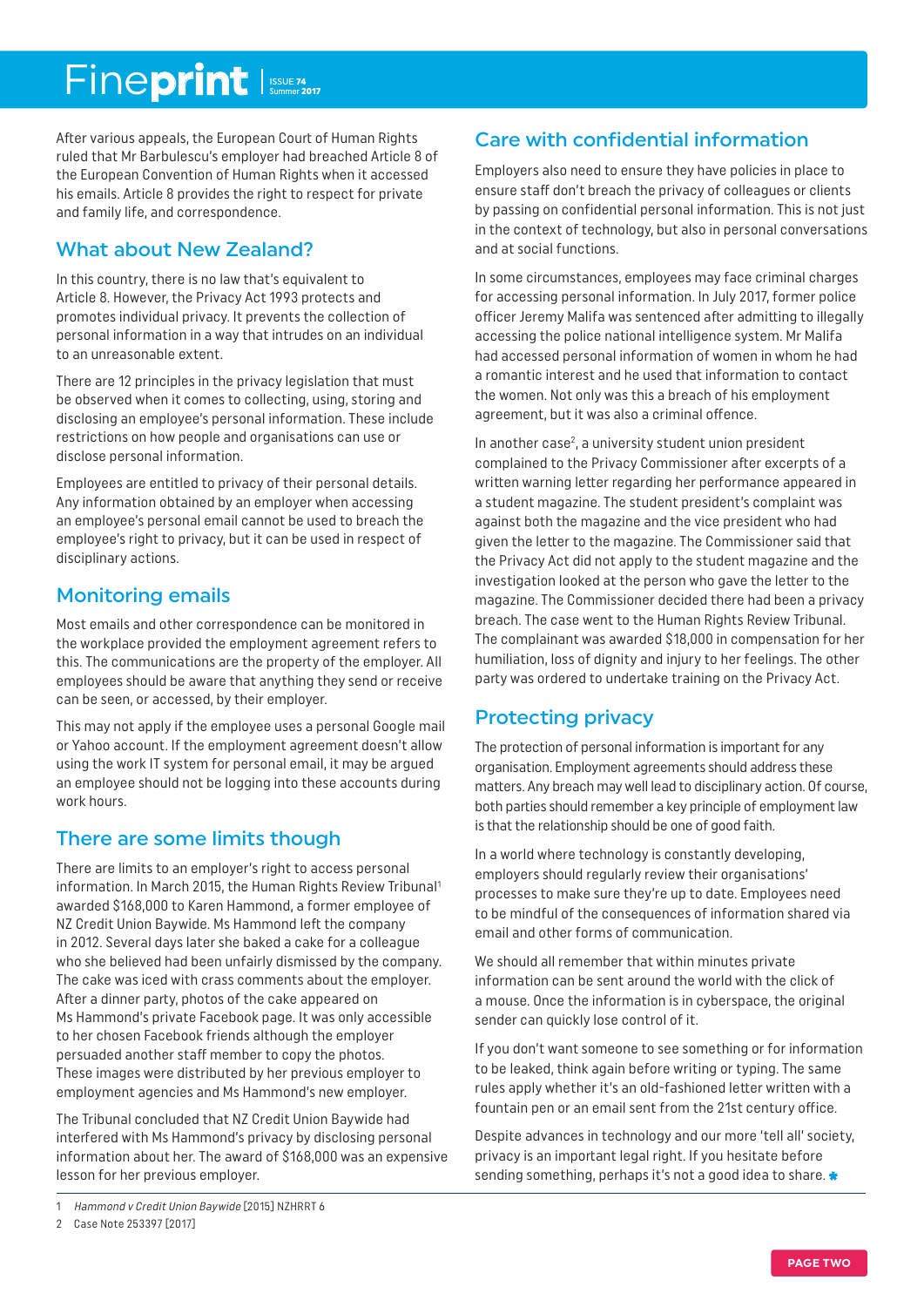

## Blended Families – Wills and Trusts

#### Can it be fair for everyone?

Making sure everyone you care about gets a fair share of your property after you die is an issue most of us grapple with. This may also have additional complications when you have a blended family.

It's not always as easy as just writing your Will and specifying who gets what. There are several statutes that give family members and/or your new partner's family, a right to contest your Will. The two main statutes are the Family Protection Act 1955 (FPA) and the Property (Relationships) Act 1976 (PRA).

#### Leaving it all to your partner?

A common way of structuring your affairs is to leave everything to your partner or spouse, knowing they will provide for your children as well as their own in their Will. These are often called 'mirror Wills'. Unfortunately, this structure doesn't always satisfy all the children involved, as we have seen in several recent court cases. You also run the risk of your partner or spouse changing their Will at a later date after you have died.

- **•** Claims from the children: The FPA allows family members to make a claim against your estate if they believe they have not been properly provided for. This can happen even if your spouse has a 'mirror Will' which will leave the whole estate to your children as well as their own when they die. An example of this blended family situation is the Chambers case, which has recently received media attention. Lady Deborah Chambers QC was left everything by her husband, Sir Robert Chambers, on the understanding that when she died, her estate would be split into four parts, going equally to Sir Robert's two sons and to Lady Deborah's two daughters. One of Sir Robert's sons successfully brought a claim against his father's estate under the FPA, despite having his own lucrative income and not being in any financial need.
- **•** Your spouse could change their Will: If your partner or spouse outlives you by some time, there is the possibility that they may change their Will as their circumstances change. They may remarry, have a new relationship, or more children may be brought into the family. This could mean that the portion of your estate that you envisioned being left to your biological children is now eroded by your partner leaving more to new partners or children than you had never anticipated.

#### Leaving it all to your children?

In light of these two options, it may be tempting to consider leaving your estate entirely to your children. Unfortunately, doing this can bring similar problems. Your partner could bring the same claim that your children could under the FPA or they could make an application under the PRA.

### Property (Relationships) Act 1976

The PRA allows your partner to make an application to have your estate divided as relationship property, rather than in accordance with your Will. Under current law, you have a duty to provide for the partner you leave behind.

If an application is made under the PRA, any relationship property is divided accordingly and the balance of the estate is distributed according to your wishes. Again, this may leave your loved ones with a different portion than you envisaged.

You also need to know that jointly-owned property is automatically transferred to the survivor and does not form part of your estate.

#### Possible solutions

To find a solution that works best for your family and fits your wishes, do discuss this with us as one size definitely doesn't fit all. Some options are:

- **•** Contracting out agreements: you come to an agreement with your partner which overrides the PRA
- **•** Setting up trusts in your Will or before you die: if established correctly, trusts can be effective in defeating claims through the FPA and the PRA, and
- **•** Life interest Wills: leaving your spouse an interest in your property during their lifetime, but that interest will expire on their death and the property will be distributed to your children.

The above points merely brush over some issues in what is an incredibly murky and complex area of law. If you are in a blended family situation, let's discuss the options in order to structure your affairs in a way that works best for you and your family.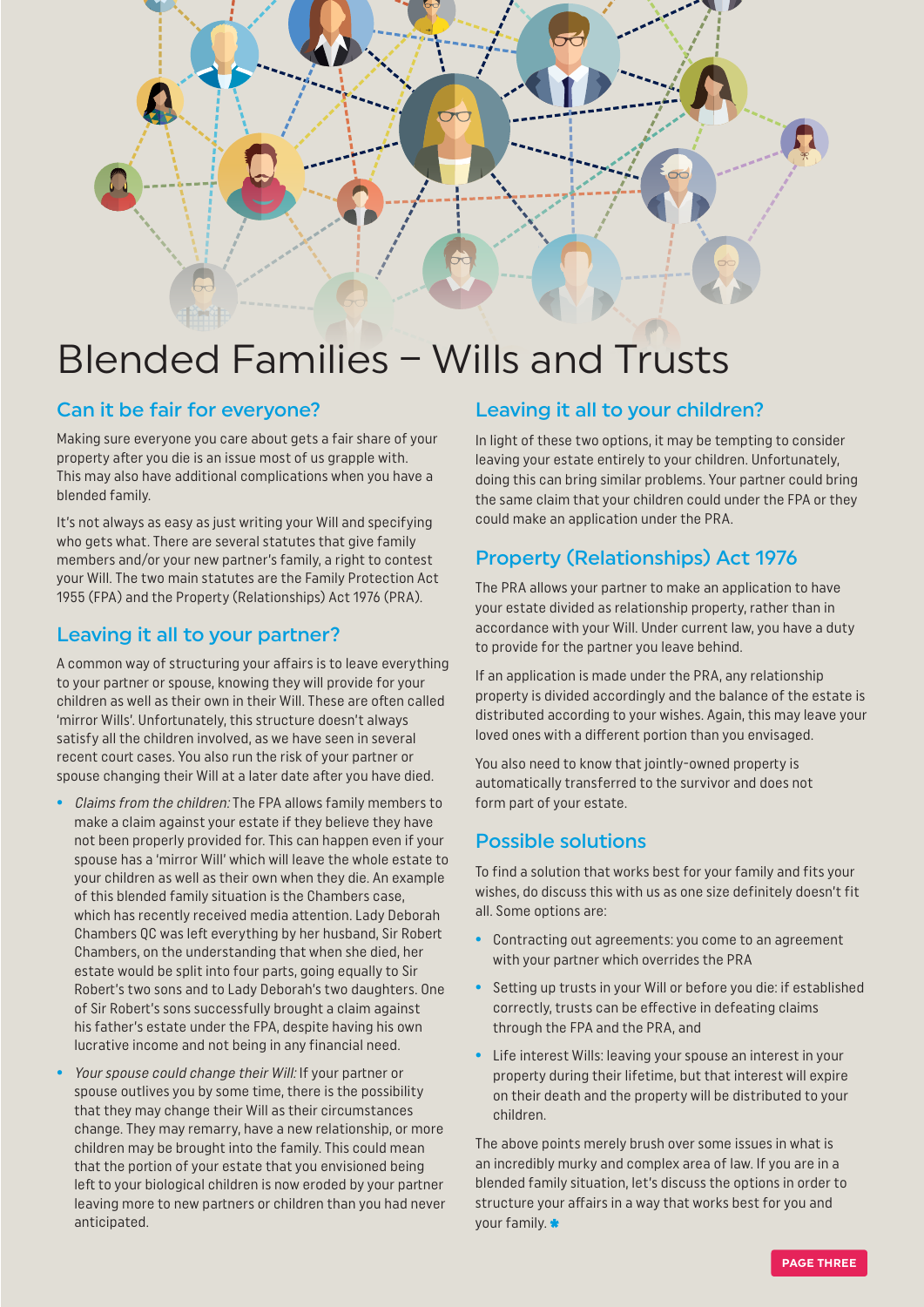## Stay Safe this Summer

### Driving, swimming pools and drinking

With the Christmas holidays coming up, we want to remind you about keeping safe this summer – on the roads and in the pool, and to reinforce the message about not serving alcohol to people who are not yet 18 years old.

### On the roads

New Zealand's road toll for 2017 is set to be one of the highest in recent years. These deaths and injuries from road accidents are a cause of great concern for police and road safety experts. A combination of speed, fatigue, alcohol and lack of driving skills are contributing to this year's tragic statistics.

Drink driving: In 2014, new drink driving levels were introduced in an attempt to reduce the number of drink driving accidents. It is an offence to drive if your breath alcohol limit exceeds 250 micrograms of alcohol per litre of breath or your blood alcohol limit exceeds 50 milligrams of alcohol per 100 millilitres of blood.

If your breath alcohol level is over 400 mcg (breath) or 80 mls (blood) you will find yourself appearing in the District Court. The maximum penalty for a drink driving conviction (400 mcgs or over) is three months' imprisonment and disqualification of your licence for six months. The six-month disqualification is mandatory, other than in certain special circumstances.

New Zealand has a zero alcohol limit for drivers under the age of 20.

Other road offences: As well as drink driving, there are many other offences in the Land Transport Act 1998 including careless driving, careless driving causing injury and dangerous driving.

Many of the driving offences in the Act will result in a disqualification from driving and, at the other end of the scale, a prison term. Don't be that person who goes to jail.

The best advice when it comes to driving is simple: comply with the road rules at all times. It's not hard and it could save your life. As the slogan says, 'it's better to arrive late than be dead on time.'

## Swimming pools

We are all looking forward to a hot summer and spending time at the pool. The rule is that swimming pools must be fenced at all times. If you have a pool at home, you must know the rules about pool fencing – for the safety of your family, neighbours and visitors.

In January this year, the Building (Pools) Amendment Act 2016 regarding pool safety took effect. Provisions relating to residential pool safety have been added to the Building Act 2004. All residential swimming pools must be fenced (and that includes certain inflatable pools). The key changes in the new law are:

- **•** Swimming pool owners can use alarmed gates or doors rather than automatically-locking gates
- **•** All residential swimming pools have to be inspected and certified by the local authority or a professional organisation every three years, and
- **•** Local authorities can issue notices to fix the fence, and can fine pool owners.

The new law removed the mandatory requirement to fence spa pools and hot tubs. Instead of fencing, those pools now require a lockable cover.

### Alcohol

It's not a Kiwi summer without a barbecue and relaxing with friends over a few cold ones.

Being a responsible host means keeping an eye on your guests' alcohol consumption. Of particular concern is that when your children's friends are over, you must comply with the rules around alcohol and teenagers. It's a criminal offence to supply alcohol to people under 18 without the express consent of their parents. This means you must specifically ask those parents: you're breaking the law if you don't do this.

Everyone loves summer and the chance to spend time with family and friends over the Christmas break. Just remember to look after everyone around you – at home, on the roads and in the pool.

To read more about keeping yourself safe this summer, Postscript on page 6 has an item about keeping safe whilst boating, fishing and diving.  $\star$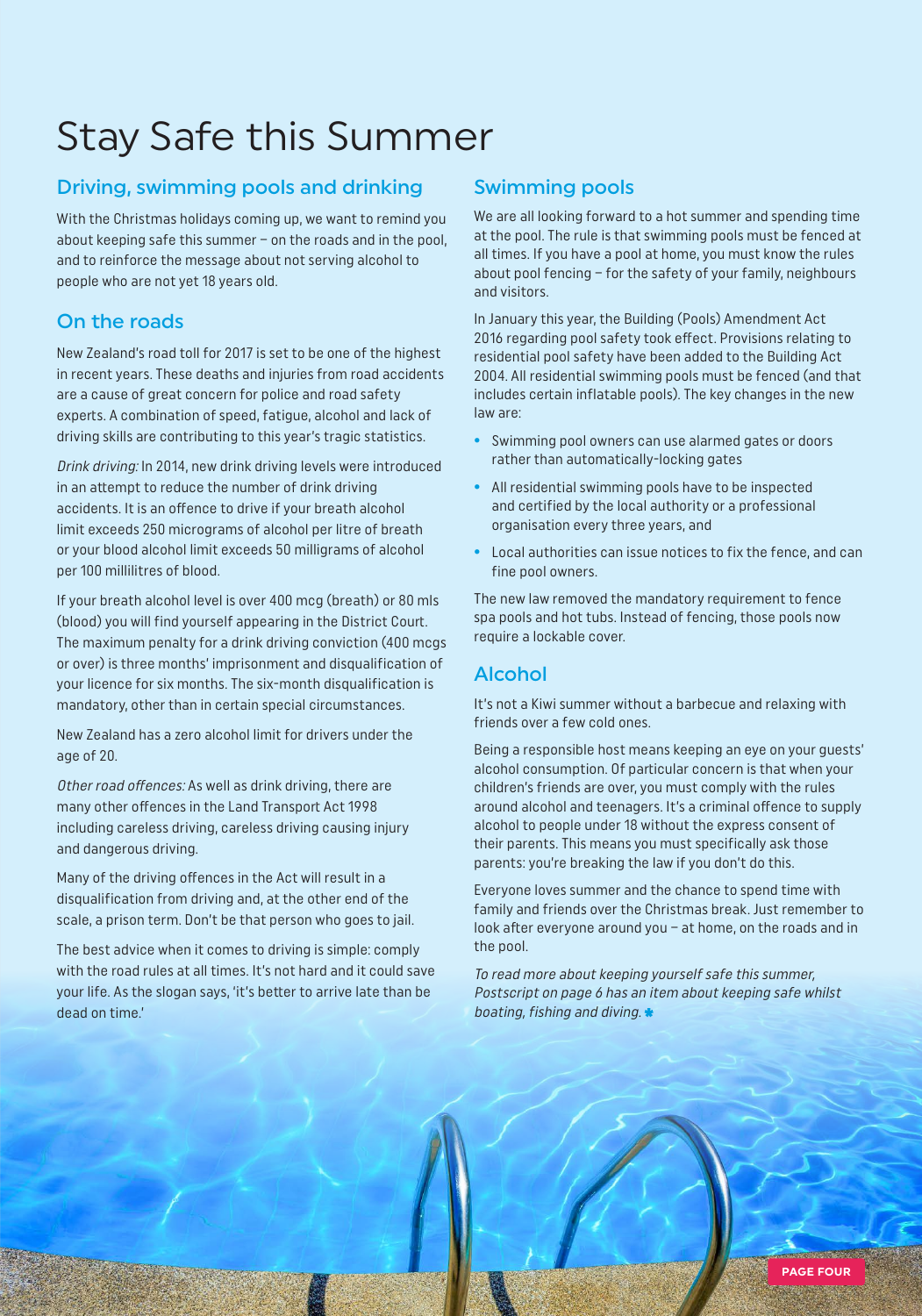## Fineprint Issue 74

## Recent Workplace Health and Safety Sentencing

#### Legislation is showing its teeth

The hefty sentencing in the recent Budget Plastics workplace health and safety case confirms the strict attitude now taken by WorkSafe and the courts. With the Health and Safety at Work Act 2015 having been in place 18 months or so, this case reinforces the need for all businesses to ensure they comply with their obligations under the new regime.

Worksafe New Zealand v Budget Plastics (New Zealand) Ltd<sup>3</sup> involved a worker who had his hand amputated after it was caught in the auger of a plastic extrusion machine. His employer, Budget Plastics, pleaded guilty for failing to ensure the safety of its employee while at work, so far as was reasonably practicable, which led to serious injury. The maximum penalty was a fine of up to \$1.5 million.

Budget Plastics was found to have failed to comply with a number of industry standards and WorkSafe guidelines. It had also not implemented all the recommendations which arose from a health and safety audit six weeks before the accident.

The court confirmed its robust approach based on the old Health and Safety in Employment Act 1992, albeit with more severe penalties. Previously there were three 'bands' for sentences depending on the culpability of the employer. For 'medium' culpability cases, the band was \$50,000–\$100,000. Under the previous regime, the Pike River disaster (involving 29 fatalities) resulted in a range of \$200,000–\$230,000 per offence; this was in the high end of the 'high' culpability band.

WorkSafe argued that under the new regime the appropriate band for medium culpability cases (such as Budget Plastics) would be a fine of \$500,000–\$1 million. It suggested that cases of low culpability could attract fines of up to \$500,000.

### Medium culpability for Budget Plastics

The court considered the Budget Plastics case reflected medium culpability, but decided that under the new regime the appropriate starting point (before allowing for any discounts) was \$400,000-\$600,000. That is, six to eight times the level under the previous regime.

Ultimately, the court decided the appropriate 'end' sentence (after discounts for reparation, remorse, a guilty plea and so on) was \$210,000–\$315,000. In this case, however, the court accepted that the company could not afford to pay any more than \$100,000 (in addition to reparation). The case was not considered so serious that the company should be put out of business by the imposition of a fine although, in some cases, that might be appropriate. The court imposed a fine of \$100,000, together with reparation of \$37,500 and costs of \$1,000.

#### Make sure your business complies

The Budget Plastics case clearly shows that the courts will impose significant penalties for serious breaches of the 'new' health and safety legislation. Directors and managers can also potentially be personally liable in some cases.

If you have not yet reviewed your health and safety compliance since the new regime was enacted last year, you should do so now. We have people who can assist.

**NZ LAW Limited** is an association of independent legal practices with member firms located throughout New Zealand. There are 55 member firms practising in over 70 locations.

NZ LAW member firms have agreed to co-operate together to develop a national working relationship. Membership enables firms to access one another's skills, information and ideas whilst maintaining client confidentiality.

#### **Members of NZ LAW Limited**

Allen Needham & Co Ltd – Morrinsville Argyle Welsh Finnigan – Ashburton Aspiring Law – Wanaka Attewell Clews & Cooper – Whakatane & Rotorua Berry & Co – Oamaru, Queenstown & Invercargill Boyle Mathieson – Henderson Breaden McCardle – Paraparaumu Corcoran French – Christchurch & Kaiapoi Cruickshank Pryde – Invercargill, Queenstown & Gore Cullinane Steele – Levin Daniel Overton & Goulding – Onehunga & Pukekohe DG Law Limited – Panmure Dorrington Poole – Dannevirke Downie Stewart – Dunedin & Balclutha Duncan King Law – Epsom, Aucklan d Edmonds Judd – Te Awamutu & Otorohanga Edmonds Marshall – Matamata AJ Gallagher – Napier Gawith Burridge – Masterton & Martinborough Gifford Devine – Hastings, Havelock North & Waipawa Gillespie Young Watson – Lower Hutt, Upper Hutt & Wellington Greg Kelly Law Ltd – Wellington Hannan & Seddon – Greymouth Horsley Christie – Wanganui Innes Dean-Tararua Law – Palmerston North & Pahiatua Jackson Reeves – Tauranga James & Wells Intellectual Property – Hamilton, Auckland, Tauranga & Christchurch Johnston Lawrence Limited – Wellington Kaimai Law – Bethlehem Knapps Lawyers – Nelson, Richmond & Motueka Koning Webster – Mt Maunganui Lamb Bain Laubscher – Te Kuiti Law North Limited – Kerikeri Le Pine & Co – Taupo, Turangi & Putaruru Lowndes Jordan – Auckland Mactodd – Queenstown, Wanaka & Cromwell Malley & Co – Christchurch & Hornby Mike Lucas Law Firm – Manurewa Norris Ward McKinnon – Hamilton David O'Neill, Barrister – Hamilton Parry Field Lawyers – Riccarton, Christchurch; Rolleston & Hokitika Purnell Jenkison Oliver – Thames, Whitianga & Coromandel Rennie Cox – Auckland & Whitianga Chris Rejthar & Associates – Tauranga RMY Legal – New Plymouth RSM Law Limited – Timaru & Waimate Sandford & Partners – Rotorua Sheddan Pritchard Law Ltd – Gore Simpson Western – Takapuna & Silverdale Sumpter Moore – Balclutha & Milton Thomson Wilson – Whangarei Wain & Naysmith Limited – Blenheim Welsh McCarthy – Hawera Wilkinson Rodgers – Dunedin Woodward Chrisp – Gisborne

3 Worksafe New Zealand v Budget Plastics (New Zealand) Ltd [2017] NZDC 17395.